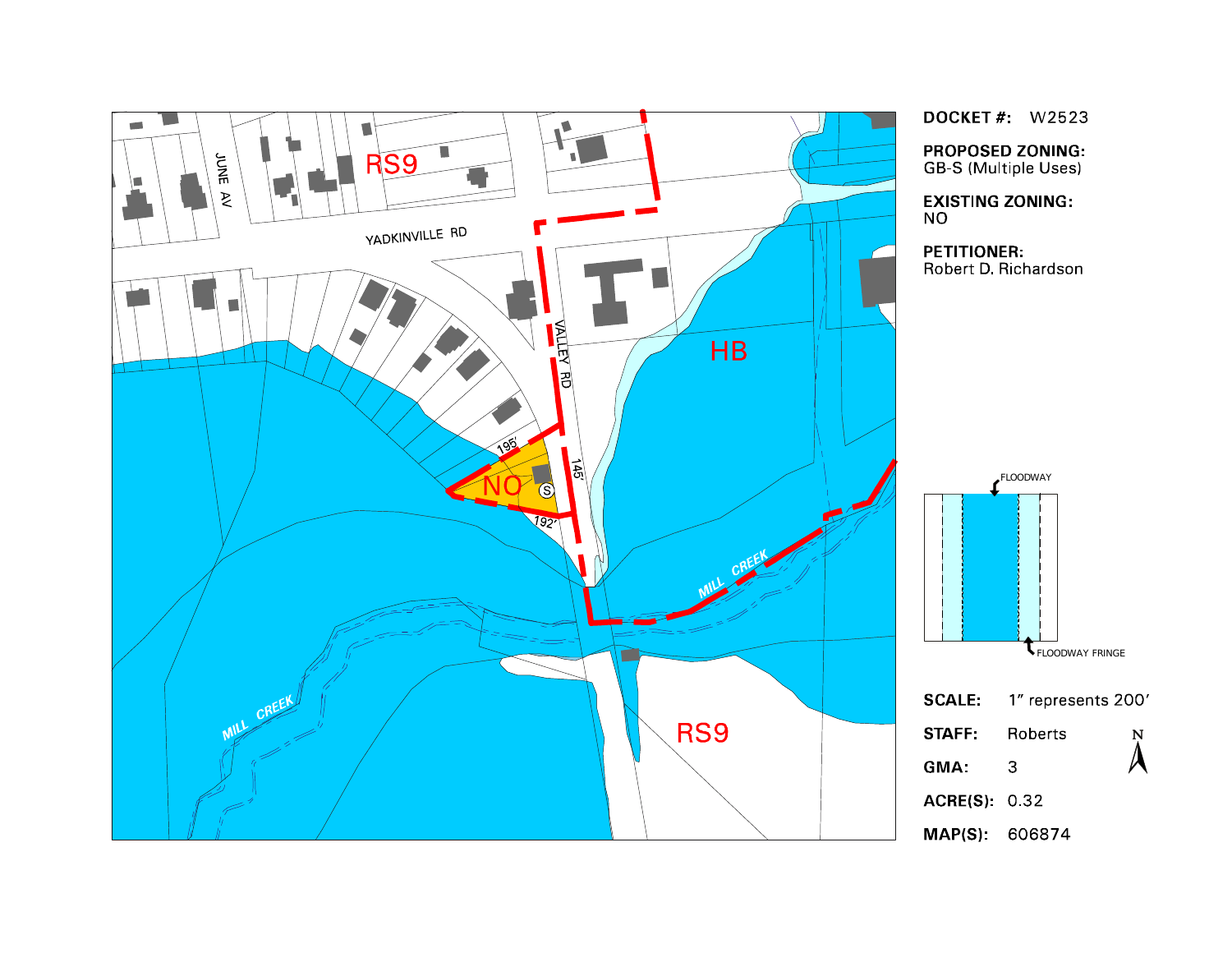January 23, 2002

Robert D. Richardson Westgate Circle Company, Inc. 3809-C Forrestgate Drive Winston-Salem, NC 27106

RE: ZONING DOCKET W-2523

Dear Mr. Richardson:

The attached report of the Planning Board to the Board of Aldermen is sent to you at the request of the Aldermen. You will be notified by the City Secretary's Office of the date on which the Aldermen will hear this petition.

Sincerely,

A. Paul Norby, AICP Director of Planning

pc: City Secretary's Office, P.O. Box 2511, Winston-Salem, NC 27102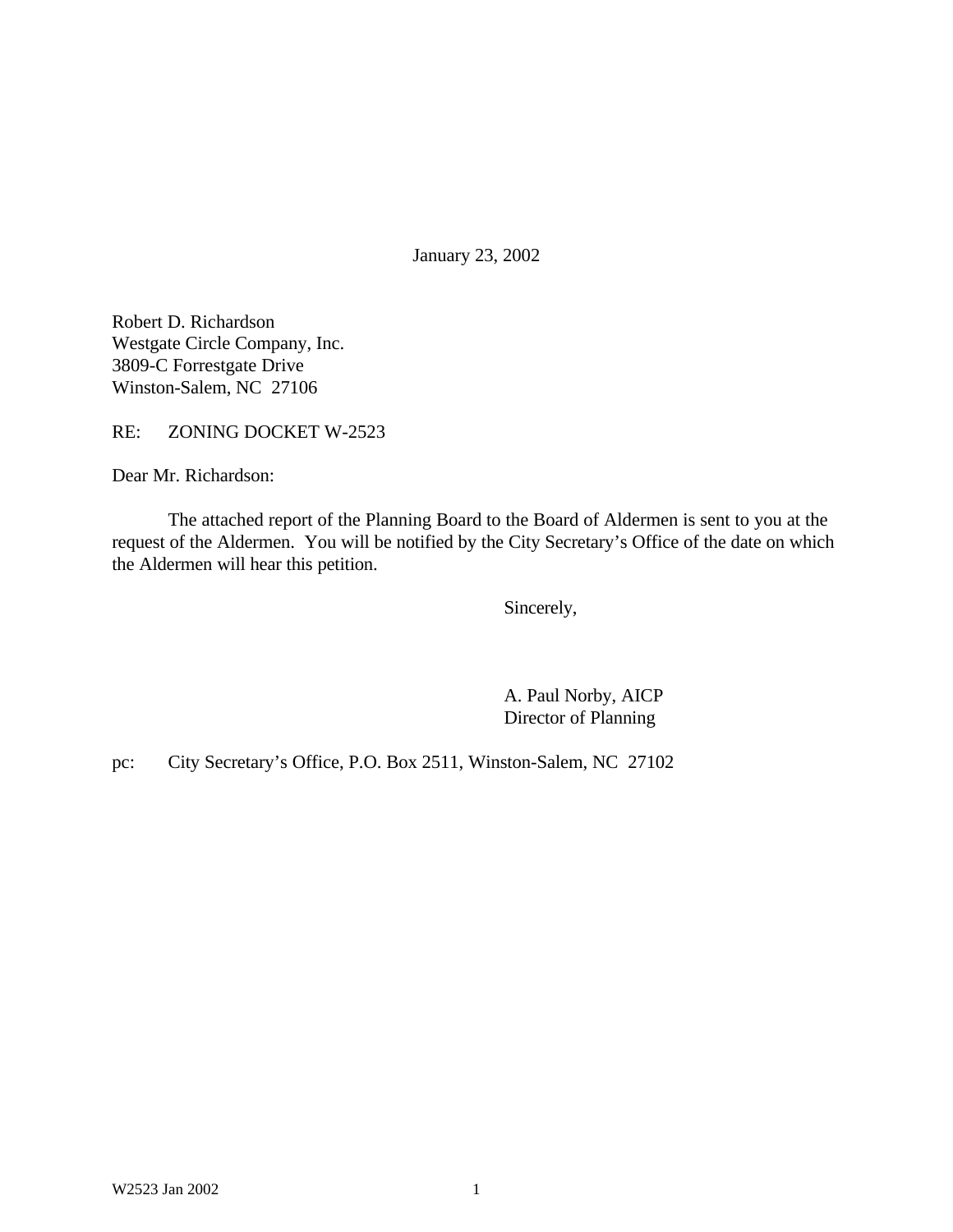# **ACTION REQUEST FORM**

**DATE**: January 23, 2002 **TO**: The Honorable Mayor and Board of Aldermen **FROM**: A. Paul Norby, AICP, Director of Planning

### **BOARD ACTION REQUEST**:

Request for Public Hearing on Zoning Petition of Robert D. Richardson for property owned by Westgate Circle Company

### **SUMMARY OF INFORMATION**:

Zoning map amendment of Robert D. Richardson for property owned by Westgate Circle Company from NO to GB-S (Combined Use; Furniture and Home Furnishings Store; Building Contractor, General; Medical or Dental Laboratory; Medical and Surgical Offices; Non-Store Retailer; Offices, Miscellaneous; and Professional Office): property is located on the west side of Valley Road approximately 450' south of Yadkinville Road (Zoning Docket W-2523).

## **PLANNING BOARD ACTION**:

| <b>MOTION ON PETITION: APPROVAL</b> |                                           |
|-------------------------------------|-------------------------------------------|
| FOR:                                | AVANT, BOST, CLARK, DOYLE, KING, NORWOOD, |
|                                     | <b>SCHROEDER, SNELGROVE</b>               |
| AGAINST:                            | POWELL                                    |
| <b>SITE PLAN ACTION:</b>            | <b>CONFORMS</b>                           |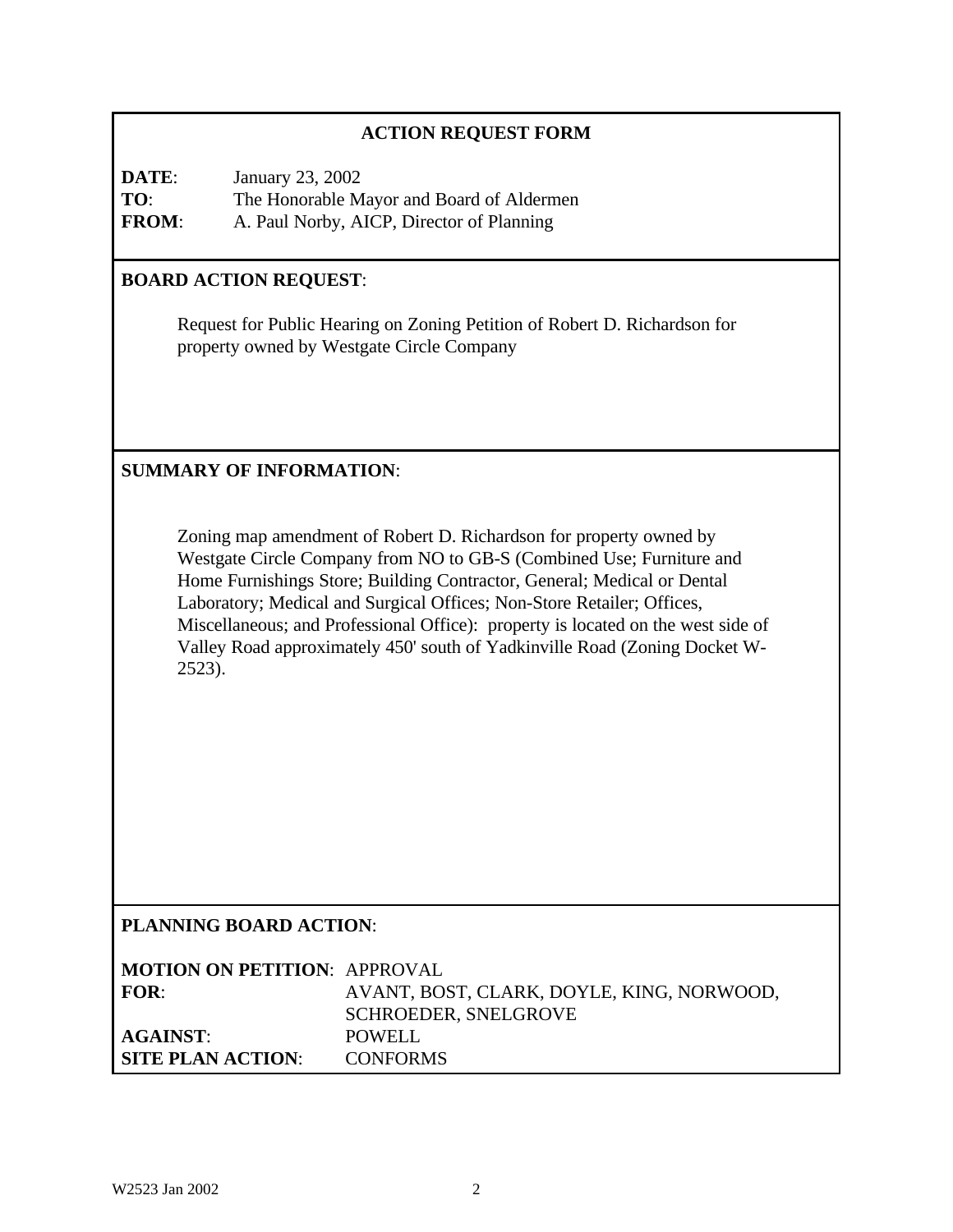#### CITY ORDINANCE - SPECIAL USE

Zoning Petition of Robert D. Richardson for property owned by Westgate Circle Company, Docket W-2523

AN ORDINANCE AMENDING THE WINSTON-SALEM CITY ZONING ORDINANCE AND THE OFFICIAL ZONING MAP OF THE CITY OF WINSTON-SALEM, N.C.

\_\_\_\_\_\_\_\_\_\_\_\_\_\_\_\_\_\_\_\_\_\_\_\_\_\_\_\_\_\_\_\_\_

BE IT ORDAINED by the Board of Aldermen of the City of Winston-Salem as follows: Section 1. The Winston-Salem City Zoning Ordinance and the Official Zoning Map of the City of Winston-Salem, N.C. are hereby amended by changing from NO to GB-S (Combined Use; Furniture and Home Furnishings Store; Building Contractor, General; Medical or Dental Laboratory; Medical and Surgical Offices; Non-Store Retailer; Offices, Miscellaneous; and Professional Office) the zoning classification of the following described property: Tax Block 2260, Tax Lots 2 and 3A Section 2. This Ordinance is adopted after approval of the site plan entitled Westgate

Circle Company and identified as Attachment "A" of the Special Use District Permit issued by the

Board of Aldermen the day of the case of the state of Aldermen the day of the Richardson for the Richardson for

property owned by Westgate Circle Company.

Section 3. The Board of Aldermen hereby directs the issuance of a Special Use District Permit pursuant to the Zoning Ordinance of the *Unified Development Ordinances* for a development to be known as Westgate Circle Company. Said Special Use District Permit and site plan with associated documents are attached hereto and incorporated herein.

Section 4. This Ordinance shall be effective from and after its adoption.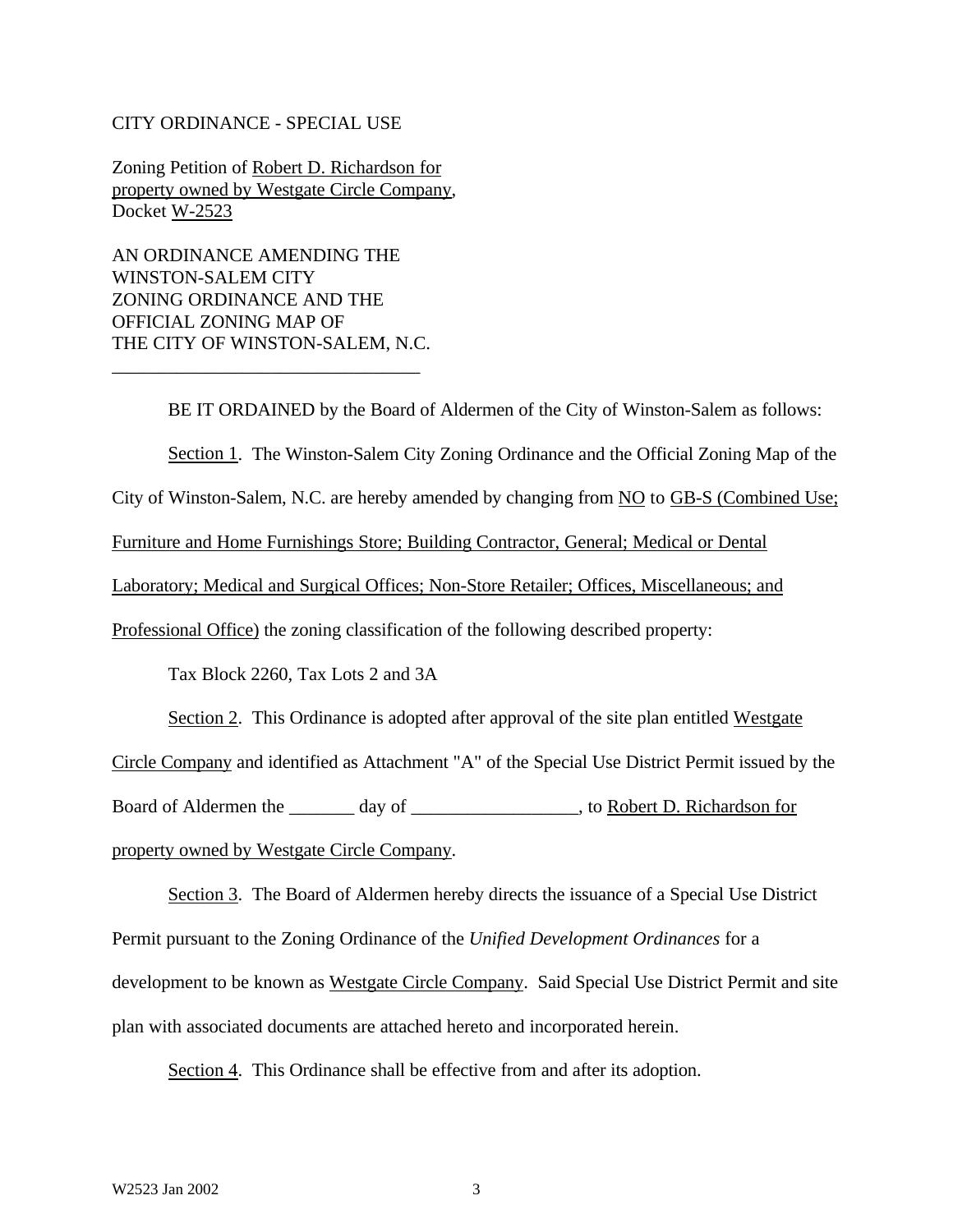#### CITY - SPECIAL USE DISTRICT PERMIT

#### SPECIAL USE DISTRICT PERMIT

Issued by the Board of Aldermen

of the City of Winston-Salem

The Board of Aldermen of the City of Winston-Salem issues a Special Use District Permit for the site shown on the site plan map included in this zoning petition of Robert D. Richardson for property owned by Westgate Circle Company, (Zoning Docket W-2523). The site shall be developed in accordance with the plan approved by the Board and bearing the inscription: "Attachment A, Special Use District Permit for GB-S (Combined Use; Furniture and Home Furnishings Store; Building Contractor, General; Medical or Dental Laboratory; Medical and Surgical Offices; Non-Store Retailer; Offices, Miscellaneous; and Professional Office), approved by the Winston-Salem Board of Aldermen the \_\_\_\_\_\_ day of \_\_\_\_\_\_\_\_\_\_\_\_\_\_\_\_\_\_, 20\_\_\_\_" and signed, provided the property is developed in accordance with requirements of the GB-S zoning district of the Zoning Ordinance of the *Unified Development Ordinances*, the Erosion Control Ordinance, and other applicable laws. No additional conditions shall be required.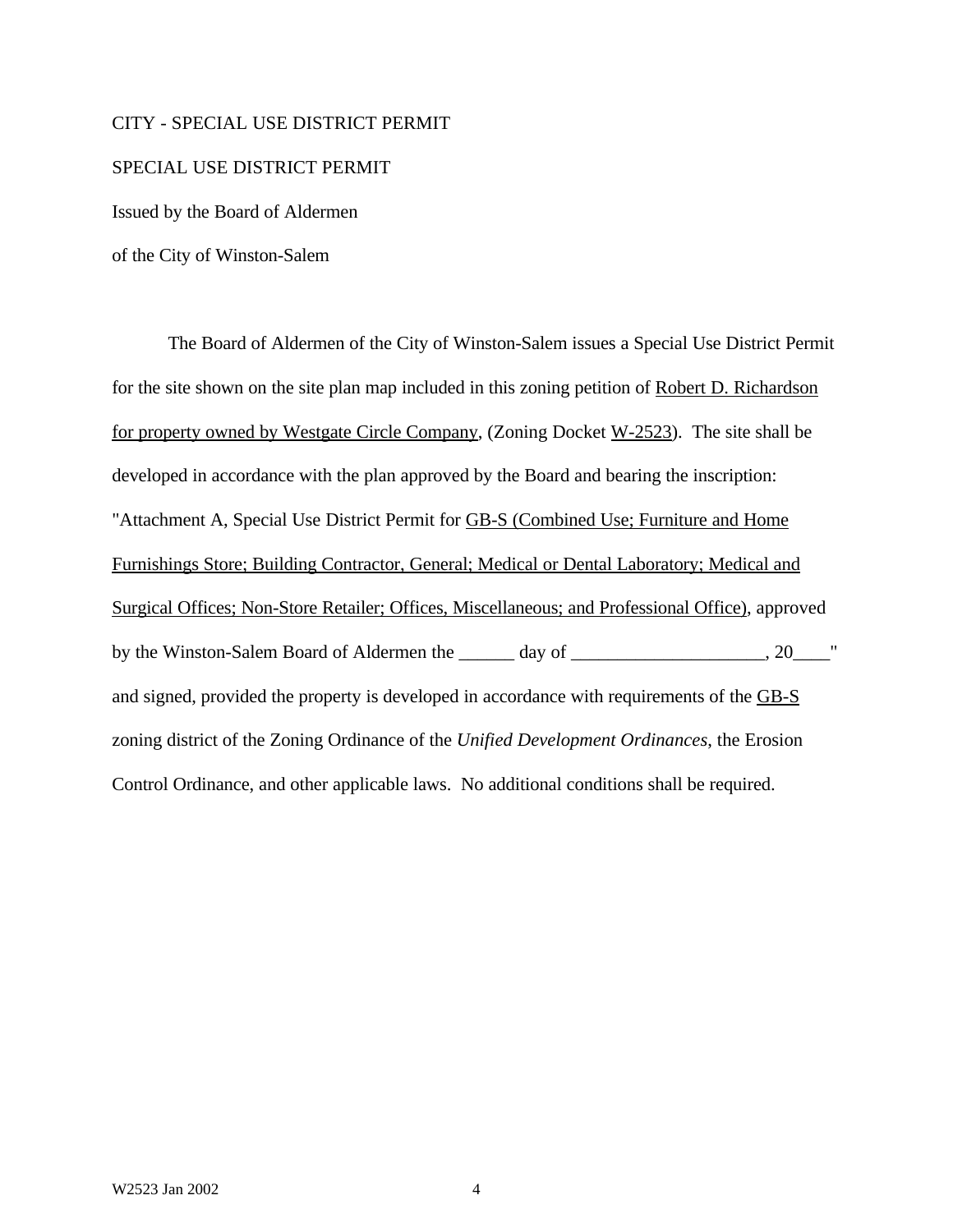### **ZONING STAFF REPORT**

**DOCKET #** W-2523 **STAFF:** Gary Roberts

Petitioner(s): Robert D. Richardson Ownership: Westgate Circle Company

### **REQUEST**

From: NO Neighborhood Office District To: GB-S General Business District (Combined Use; Furniture and Home Furnishings Store; Building Contractor, General; Medical or Dental Laboratory; Medical and Surgical Offices; Non-Store Retailer; Offices, Miscellaneous; and Professional Office)

Both general and special use district zoning were discussed with the applicant(s) who decided to pursue the zoning as requested.

Acreage: 0.32 acre

### **LOCATION**

Street: West side of Valley Road approximately 450' south of Yadkinville Road. Jurisdiction: City of Winston-Salem. Ward: Northwest.

### **SITE PLAN**

Proposed Use: Combined Use and multiple service and office type uses. Square Footage: 1,030 square feet (existing structure). Building Height: One and one half story. Parking: Required: five spaces; proposed: six spaces. Bufferyard Requirements: Type III bufferyard adjacent to RS-9. Vehicular Use Landscaping Standards Requirements: UDO standards apply.

### **PROPERTY SITE/IMMEDIATE AREA**

Existing Structures on Site: Small scale, one and one half story structure.

Adjacent Uses:

| North - | Several single family residences and Hauser Rental (nonconforming use) all |  |  |  |  |  |  |
|---------|----------------------------------------------------------------------------|--|--|--|--|--|--|
|         | zoned RS-9. Further north is Yadkinville Road.                             |  |  |  |  |  |  |
| East -  | Self storage units zoned HB across Valley Road. Also across Valley Road,   |  |  |  |  |  |  |
|         | just north of the self storage units, is BP convenience store fronting on  |  |  |  |  |  |  |
|         | Yadkinville Road.                                                          |  |  |  |  |  |  |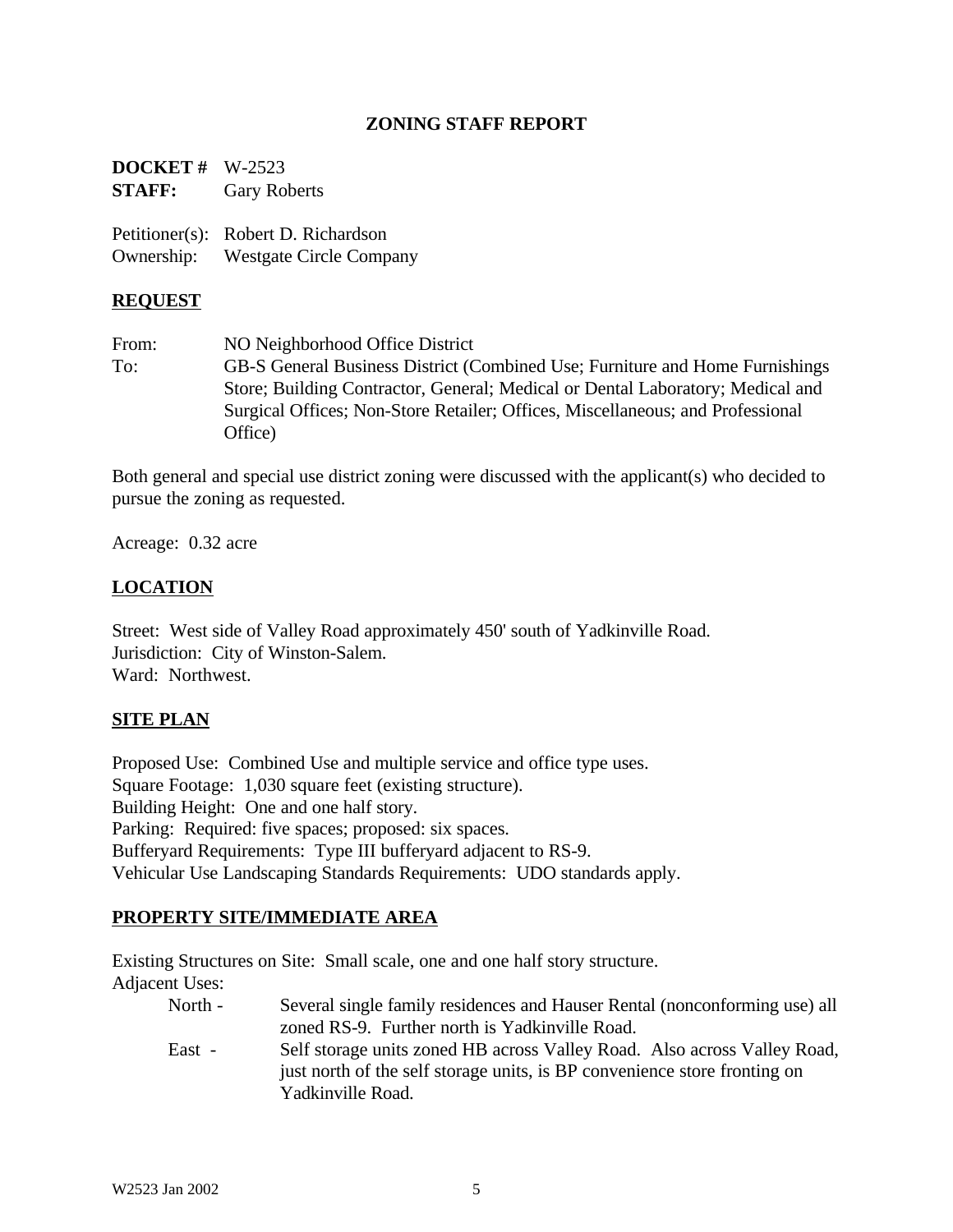| South - |  |  |  |  | Wooded area zoned RS-9 and Mill Creek. |  |
|---------|--|--|--|--|----------------------------------------|--|
|         |  |  |  |  |                                        |  |

West - Wooded area zoned RS-9.

### **GENERAL AREA**

Character/Maintenance: The site lies on the fringe of commercial development along Yadkinville Road extending east to Reynolda Road. It has a transitional character, reflecting in part the rural heritage of the area and the recent trend toward expansion of development along Reynolda Road.

Development Pace: Moderate.

### **PHYSICAL FEATURES/ENVIRONMENTAL REVIEW**

Impact on Existing Features: Minimal.

Topography: Low-lying, sloping westward to the rear of the site.

Streams: No streams on the property but site is partially within the floodplain for Mill Creek. Vegetation/habitat: Vegetated in the rear.

Floodplains: Floodplain exists over a large portion of the property (all but an approximate 60' x 70' area). All provisions of the UDO relating to floodway and floodplain development must be met (Article II of the UDO).

Wetlands: None on the property but directly upstream from the Mill Creek Wetlands

Natural Heritage Sites: The Mill Creek Wetland is directly adjacent to the subject property to west/northwest (site #13 on the Forsyth County Natural Heritage Inventory Sites Map). The subject property is also located just downstream from the Historic Bethabara wetland area (site #10 on the Forsyth County Natural Heritage Inventory Sites Map). The subject property drains into the Mill Creek wetland which has raised the level of the surface waters of the wetland.

Watershed: The site is not within the boundaries of a Water Supply Watershed.

### **TRANSPORTATION**

Direct Access to Site: Valley Road; Yadkinville Road.

Street Classification: Valley Road - collector; Yadkinville Road - major thoroughfare. Average Daily Traffic Count/Estimated Capacity at Level of Service D (Vehicles per Day):

Yadkinville Road between Reynolda Road and Shopping Center Last Driveway = 9,300/11,100

Trip Generation/Existing Zoning: NO

1,030/1,000 x 36.13 (Medical/Dental Trip Rate) = 37 trips per day

Trip Generation/Proposed Zoning: GB-S

 $1,030/1,000 \text{ x } 36.13 \text{ (Medical/Dental Trip Rate)} = 37 \text{ trips per day}$ Sidewalks: None.

Transit: Route 16, along Reynolda Road and Bethabara Park Blvd.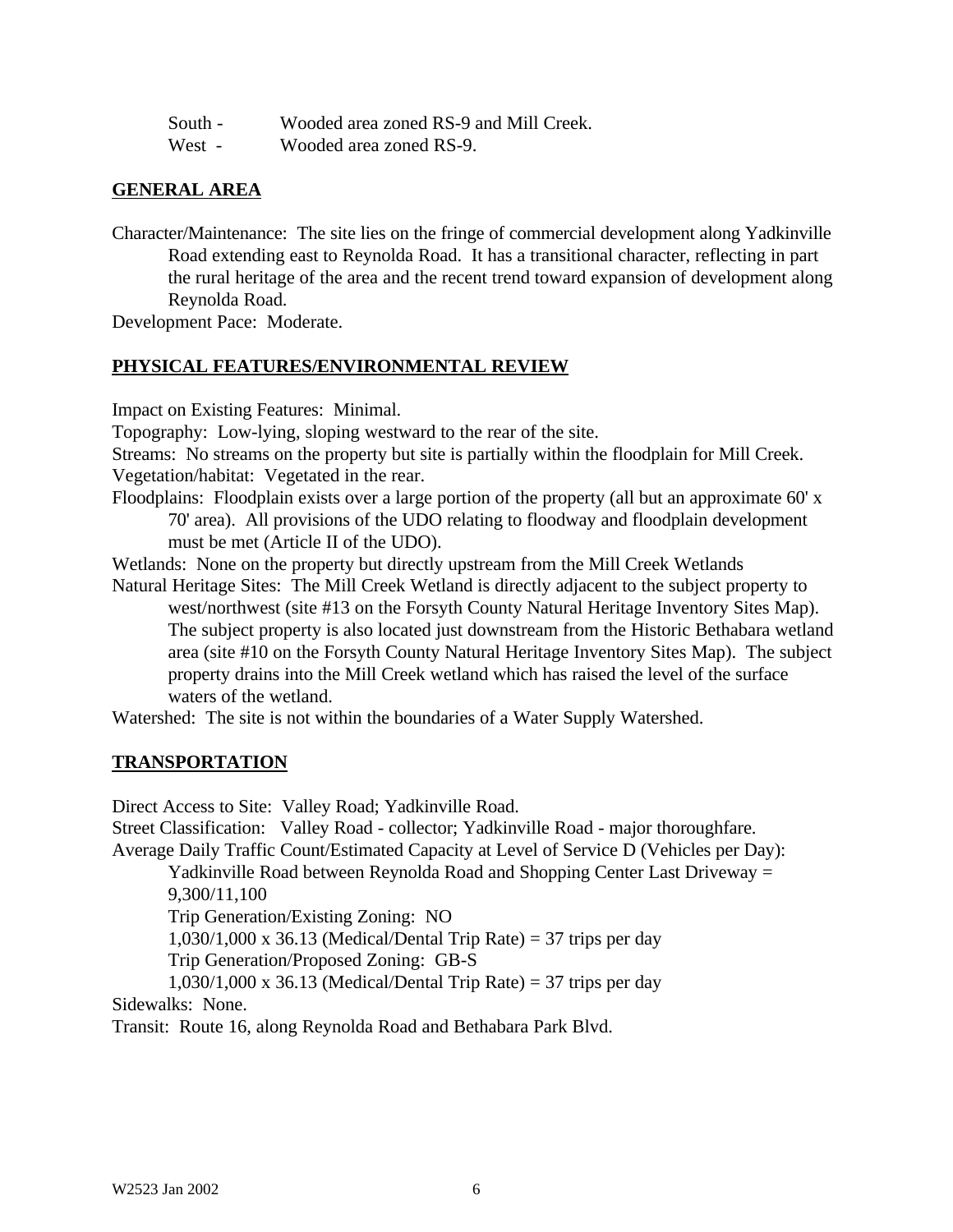## **HISTORY**

Relevant Zoning Cases:

- 1. W-2159; RS-9 to NO; approved June 12, 1997; current site; Planning Board and staff recommended approval.
- 2. W-1952; HB and RS-9 to HB; approved February 6, 1995; northeast side of Reynolda Road/NC 67 south of Bethabara Park Boulevard; 8.74 acres; Planning Board and staff recommended approval.
- 3. W-862; R-2 to B-3; approved July 20, 1981; southeast corner of Yadkinville Road and Valley Road, across Valley Road from current site; 6.48 acres; Planning Board and staff recommended approval.

# **CONFORMITY TO PLANS**

*Legacy* Growth Management Area: Suburban Neighborhoods.

- Relevant Comprehensive Plan Recommendation(s): Existing neighborhoods are preserved and revitalized to become more pedestrian-friendly, provide needed services, and promote a strong sense of community pride.
- Area Plan/Development Guide: The site does not lie within the boundaries of a development guide or area plan.

### **GREENWAY/RECREATION/OPEN SPACE REVIEW**

Greenway/Trail Name: Mill Creek Greenway

Comments/Status of Trail: A greenway is proposed in both the *Legacy* Plan and the Draft Greenway Plan. A 40 foot easement is proposed along both sides of Mill Creek however the site is just beyond the edge of said easement.

### **ANALYSIS**

This petition is a request to rezone a 0.32 acre site on the west side of Valley Road from NO to GB-S. The property is located approximately 450 feet south of Yadkinville Road and is not within the boundaries of an area plan or development guide.

Historically, the subject property has been the location for various non residential uses. In 1997, the property was rezoned from RS-9 to NO with Planning Board and staff recommendations for approval. The property owner is now interested in occupying the existing structure with a tenant which is not permitted under the NO district, hence the current GB-S petition.

The surrounding area is characterized by a mixture of larger scale commercial uses toward Reynolda Road to the east, and low density residential uses to the north, west and south along Yadkinville Road and Valley Road. No other office or commercial zoning exists on this side of Valley Road.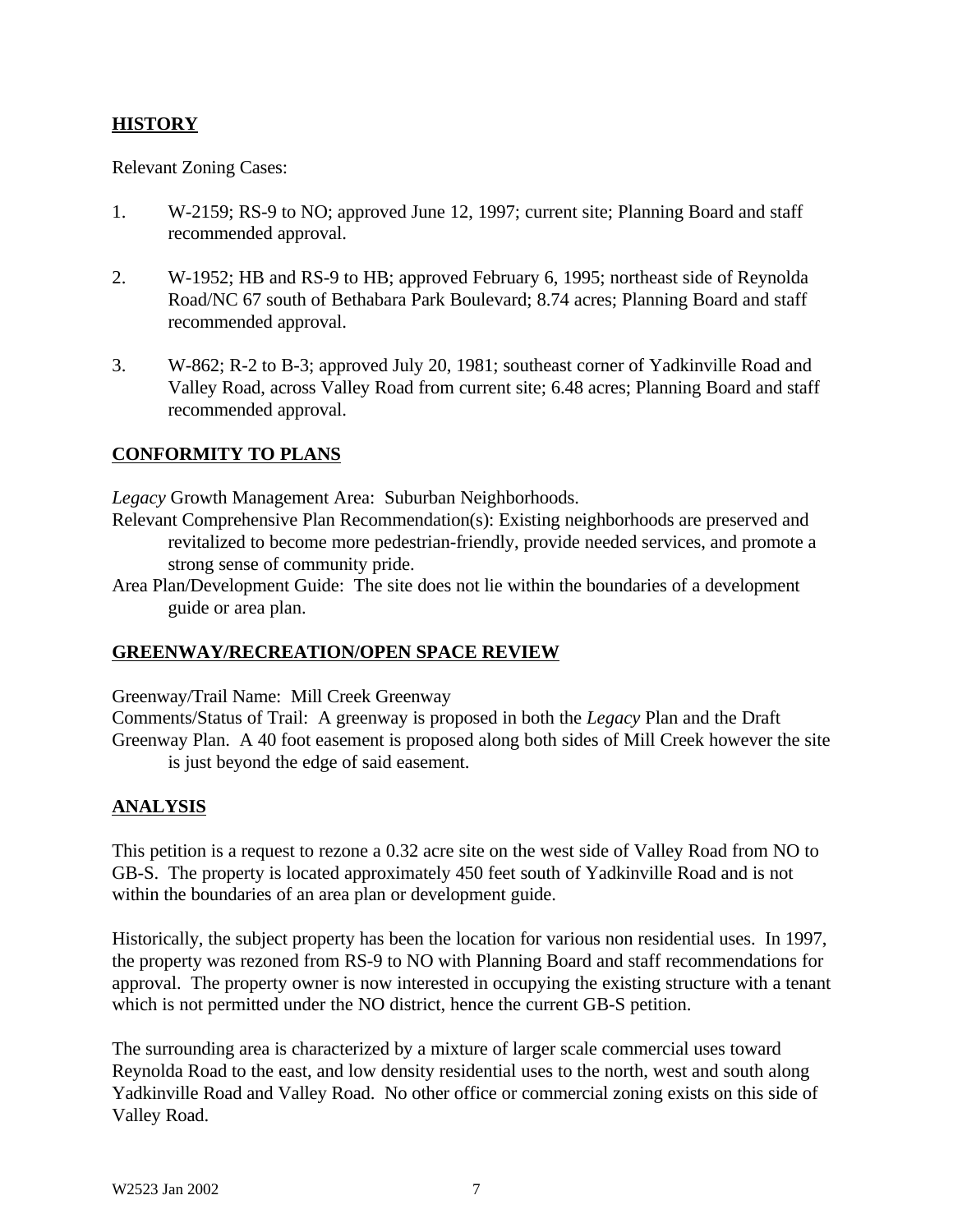The current petition, represents an adaptive reuse of the existing structure. While this approach would substantially maintain the single family residential appearance of the subject property, the requested GB-S designation would introduce more intensive service and retailing opportunities to this side of Valley Road. Consequently, little justification would therefore remain to halt the spread of retail into the now somewhat fragile, single family residential properties along Valley Road to the northwest.

Staff sees the existing NO zoning as providing a reasonable array of potential uses while not significantly impacting the adjacent single family dwellings. The current request would set a negative precedent for commercial expansion and staff recommends denial.

### **FINDINGS**

- 1. *Legacy* recommends that existing neighborhoods be preserved and revitalized to become more pedestrian-friendly.
- 2. The site does not lie within the boundaries of a development guide or area plan.
- 3. The GB-S petition would be incompatible with the adjoining single family properties.
- 4. The existing NO classification currently provides a reasonable degree of office and residential uses for the subject property.

### **STAFF RECOMMENDATION**

### Zoning: **DENIAL**.

Site Plan: Staff certifies that **the site plan meets all code requirements**, and recommends no additional conditions.

Gary Roberts presented the staff report.

### **PUBLIC HEARING**

 $FOR:$ 

Bob Richardson, 3809-C Forrestgate Drive, Winston-Salem, NC 27106

I wish there was a before and after picture to show what we can do with a site like this. This used to be a service station.

Talked with Lanny Gough.

The ability to do sales out of the building determined the request for more intense zoning.

In the spirit of growth in the community, it's a building that I think can and will be put into good use.

The office space in this building is 800 square feet.

We've looked at this site in many directions, taken an ugly piece of property and made it attractive, and we need cooperation from the City so we can lease this out.